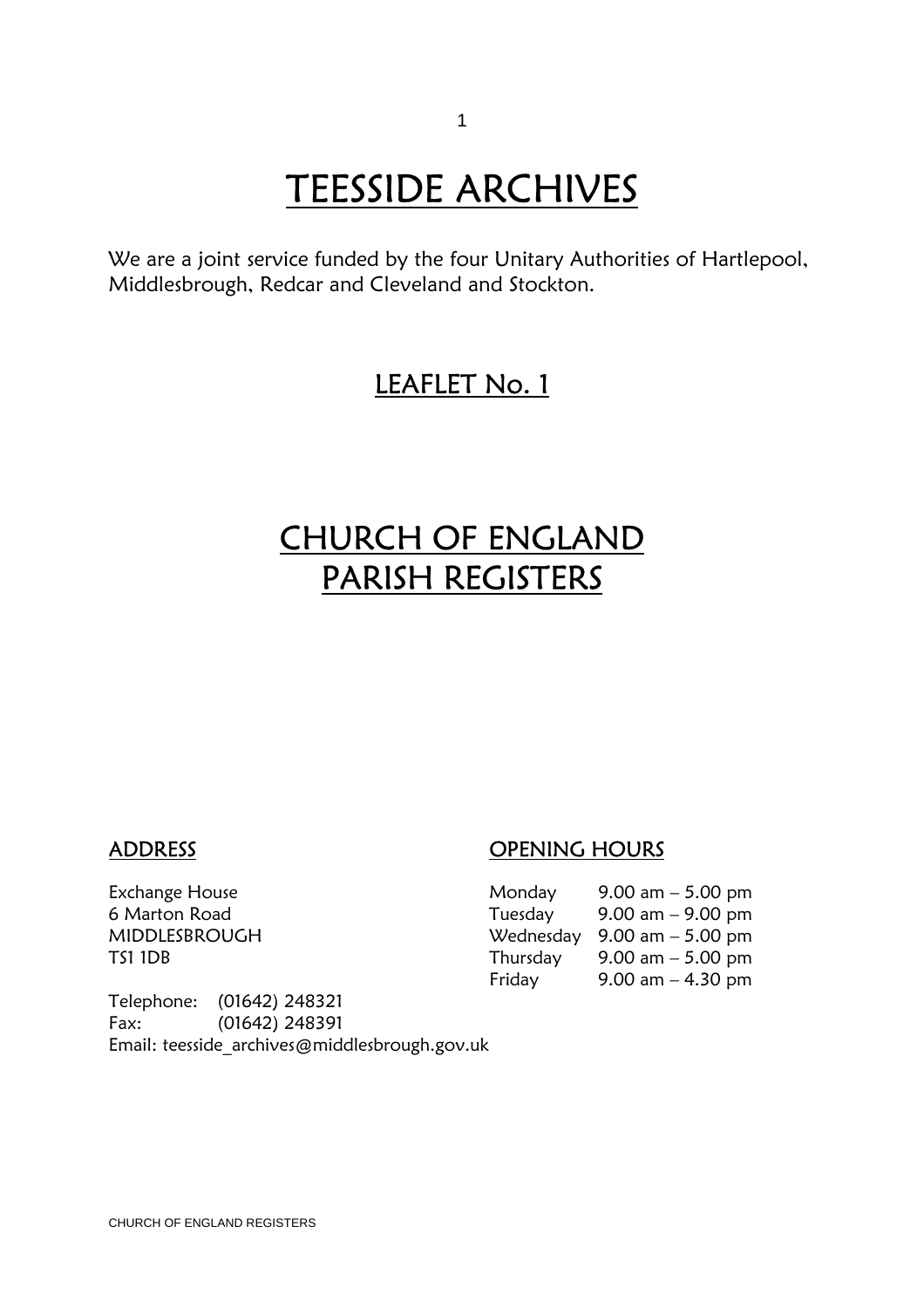## TEESSIDE ARCHIVES

## CHURCH OF ENGLAND PARISH REGISTERS

CHURCH OF ENGLAND REGISTERS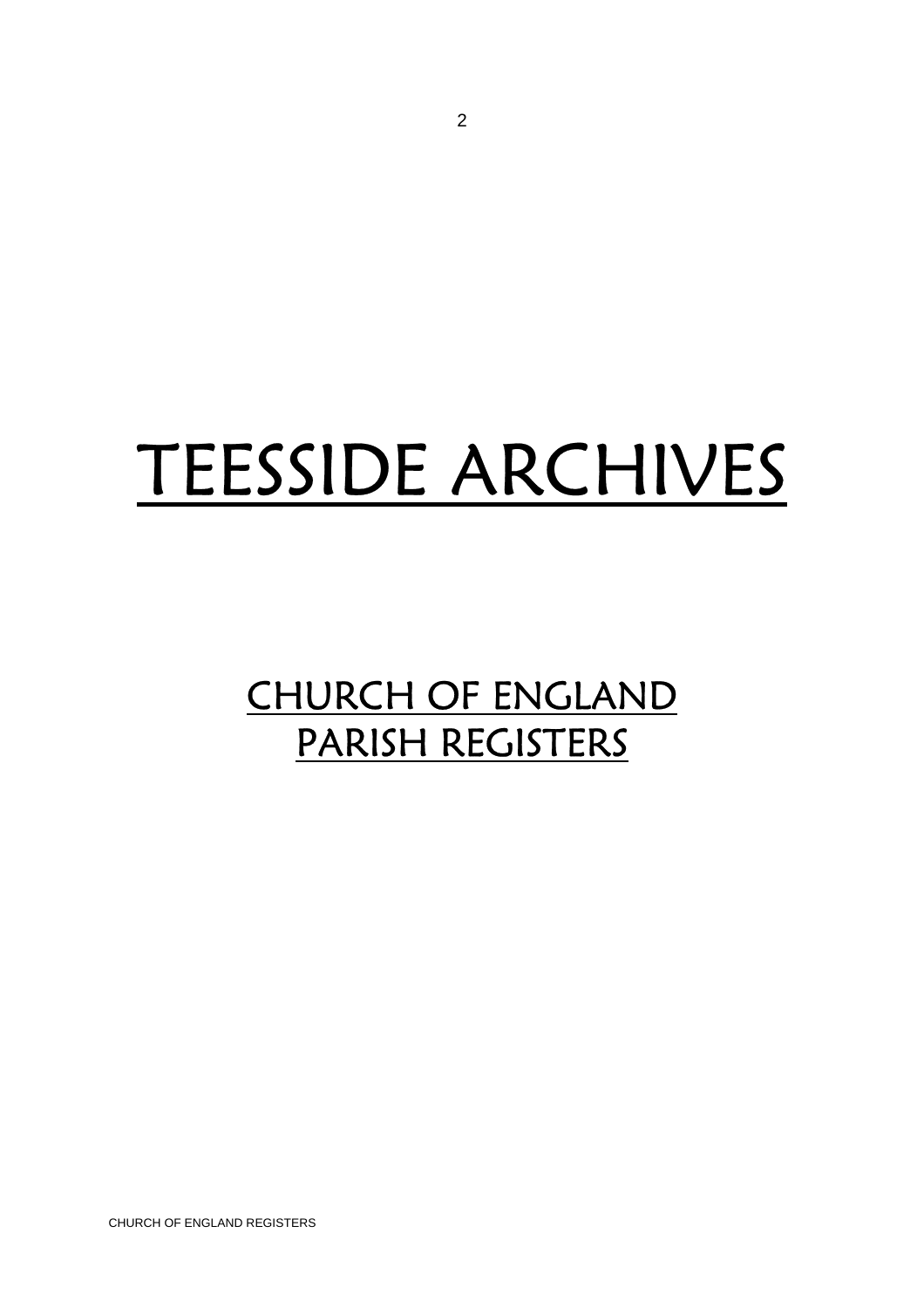| Acklam and Middlesbrough: St Mary                                                                                                                          |                    | (PR/ACK)                                                                                                                                                                |
|------------------------------------------------------------------------------------------------------------------------------------------------------------|--------------------|-------------------------------------------------------------------------------------------------------------------------------------------------------------------------|
| Baptisms, Acklam<br>Marriages, Acklam<br>Burials, Acklam<br>Banns, Acklam<br>Baptisms, Middlesbrough<br>Marriages, Middlesbrough<br>Burials, Middlesbrough |                    | $1737 - 1971$<br>1737 - 1811, 1813 - 1979<br>$1737 - 1957$<br>1824 - 1840, 1874 - 1994<br>1735 - 1771, 1813 - 1834, 1840<br>$1735 - 1811, 1816 - 1822$<br>$1735 - 1771$ |
| <b>Bellasis</b>                                                                                                                                            | St Hilda           |                                                                                                                                                                         |
| <b>Baptisms</b>                                                                                                                                            |                    | 1919 - 1940                                                                                                                                                             |
| Billingham:                                                                                                                                                | St Aidan           | (EP/Bi.SA)                                                                                                                                                              |
| <b>Baptisms</b><br><b>Marriages</b><br><b>Banns</b>                                                                                                        |                    | $1956 - 1986$<br>$1957 - 1992$<br>$1957 - 1995$                                                                                                                         |
| Billingham:                                                                                                                                                | <b>St Cuthbert</b> | (EP/Bi)                                                                                                                                                                 |
| <b>Baptisms</b><br><b>Marriages</b><br><b>Burials</b><br><b>Banns</b>                                                                                      |                    | $1569 - 1948$<br>$1570 - 1953$<br>$1570 - 1949$<br>1754 - 1816, 1959 - 1961, 1978 - 1987                                                                                |
| Billingham:                                                                                                                                                | St Luke            | (EP/Bi.SL)                                                                                                                                                              |
| <b>Banns</b><br>Marriages                                                                                                                                  |                    | 1966 - 1968,1980 - 1997<br>1966 - 1983                                                                                                                                  |
| <b>Billingham</b>                                                                                                                                          | <b>St Mary</b>     |                                                                                                                                                                         |
| <b>Baptisms</b>                                                                                                                                            |                    | 1966 - 1997                                                                                                                                                             |
| <b>Bishopton</b>                                                                                                                                           | <b>St Peter</b>    |                                                                                                                                                                         |
| <b>Baptisms</b><br><b>Marriages</b><br><b>Banns</b><br><b>Burials</b>                                                                                      |                    | $1649 - 1965$<br>1653 1751, 1783-1970<br>1824 - 1927<br>$1653 - 1908$                                                                                                   |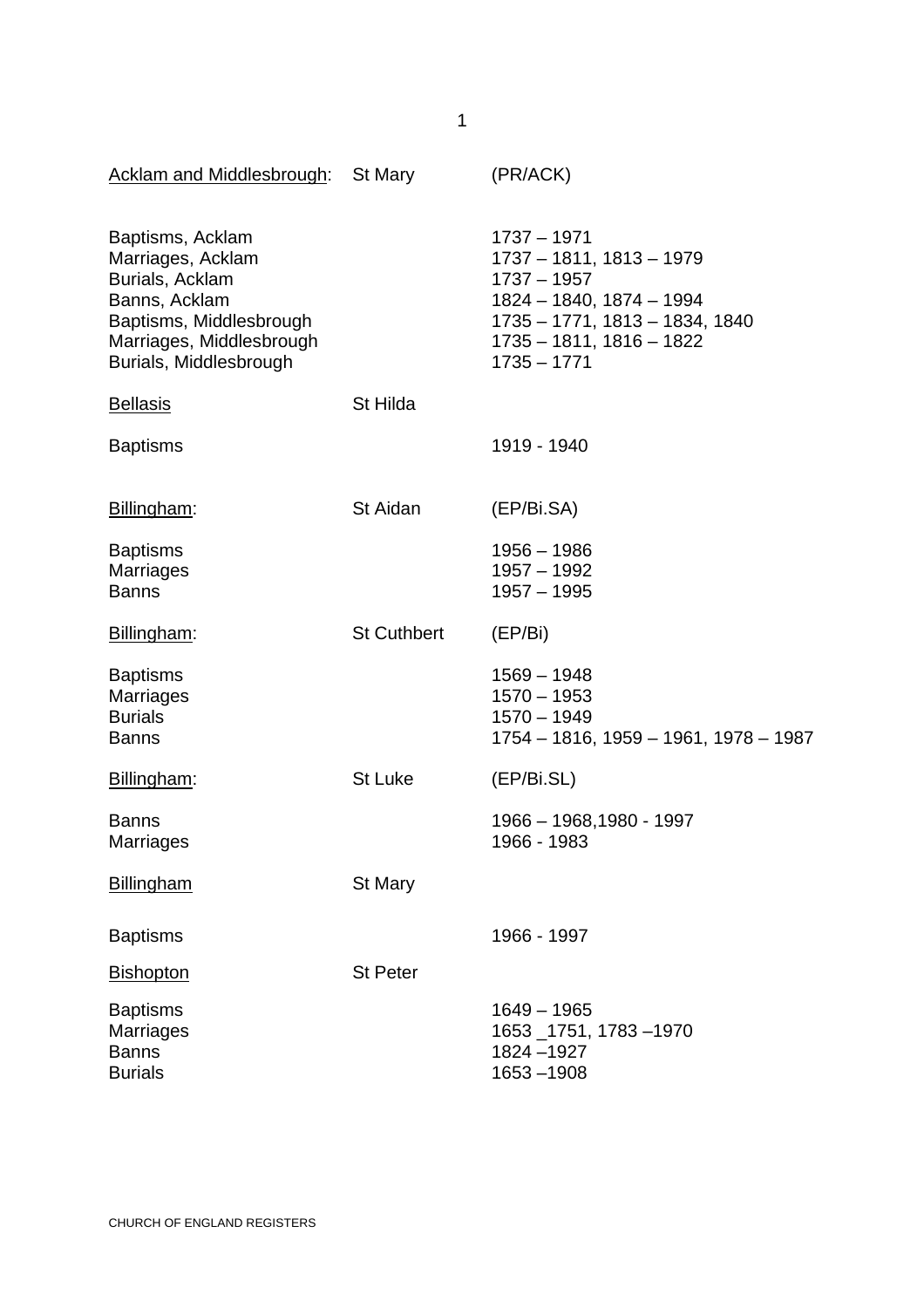| Boosbeck:                                                                                | St Aidan                      | (PR/BK)                                                                                |
|------------------------------------------------------------------------------------------|-------------------------------|----------------------------------------------------------------------------------------|
| <b>Baptisms</b><br><b>Banns</b>                                                          |                               | 1901 - 1984<br>$1902 - 1969$                                                           |
| Brotton:                                                                                 | St Margaret                   | (PR/BRP)                                                                               |
| <b>Baptisms</b><br><b>Marriages</b><br><b>Burials</b><br><b>Banns</b>                    |                               | $1641 - 1962$<br>$1641 - 1946$<br>$1641 - 1956$<br>1754 - 1812, 1960 - 1986            |
| <b>Carlin How</b><br><b>Baptisms</b><br>Marriages<br><b>Banns</b>                        | St Helen                      | PR/CH<br>1917-1942<br>1926-1987<br>1926 - 1965                                         |
| Coatham                                                                                  | <b>Christ Church</b>          | (PR/CO)                                                                                |
| <b>Baptisms</b><br><b>Baptisms</b><br><b>Marriages</b><br><b>Burials</b><br><b>Banns</b> |                               | 1854 - 1964<br>1916 – 1959 (Warrenby)<br>1854 - 1974<br>$1855 - 1976$<br>$1906 - 1982$ |
| Dormanstown:                                                                             | <b>All Saints</b>             | (PR/DN)                                                                                |
| <b>Baptisms</b><br>Marriages<br><b>Banns</b>                                             |                               | 1918 - 1955<br>1932 - 1976<br>1932 - 1973                                              |
| Easington:                                                                               | <b>All Saints</b>             | (PR/EAT)                                                                               |
| <b>Baptisms</b><br><b>Marriages</b><br><b>Burials</b><br><b>Banns</b>                    |                               | $1606 - 1994$<br>$1606 - 1956$<br>$1606 - 1994$<br>$1754 - 1965$                       |
| Egglescliffe:                                                                            | St John the<br><b>Baptist</b> | (EP/EG)                                                                                |
| <b>Baptisms</b><br>Marriages<br><b>Burials</b><br><b>Banns</b>                           |                               | 1539 - 1974<br>1540 - 1932, 1961 - 1977<br>1540 - 1980<br>1754 - 1823, 1897 - 1989     |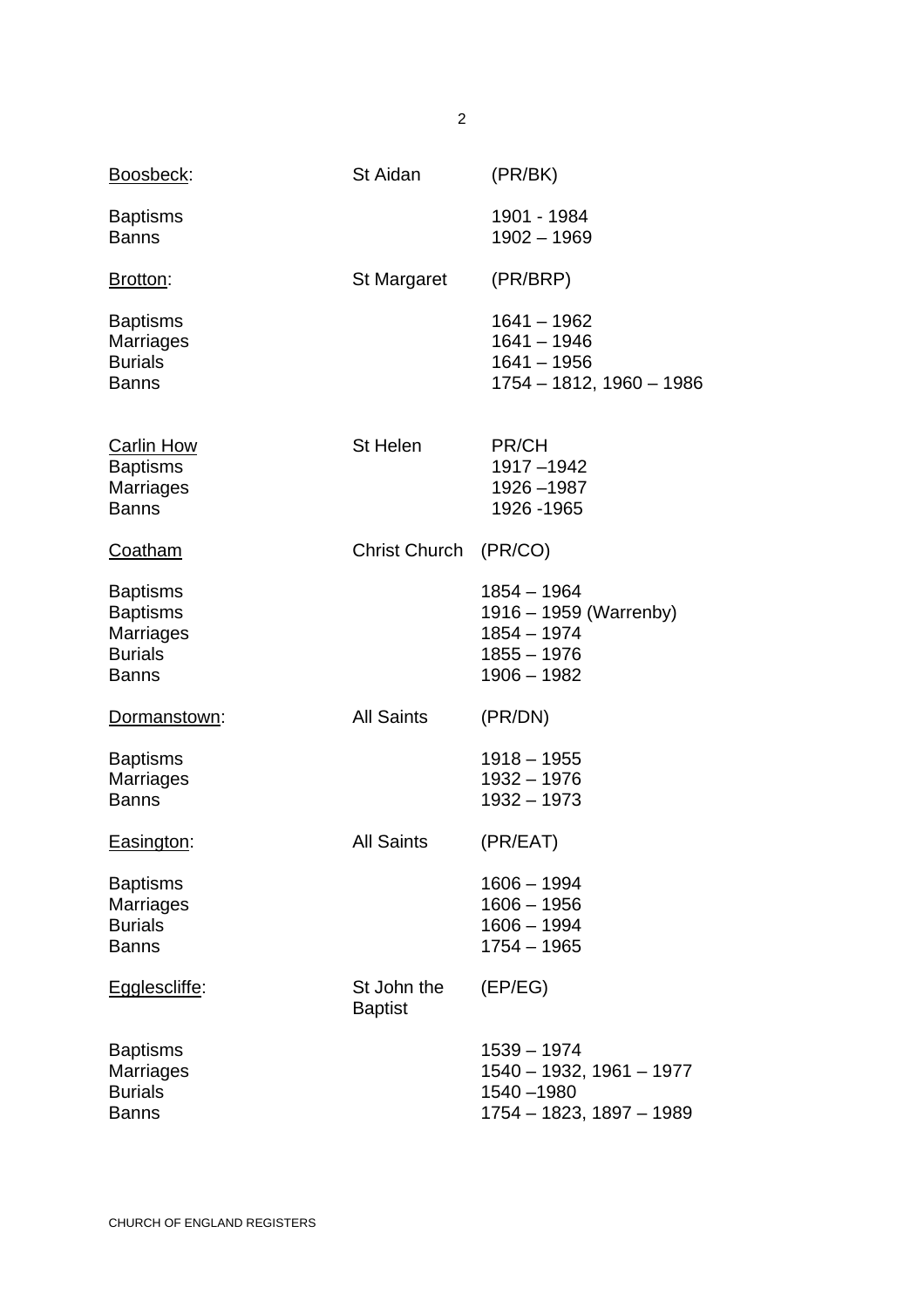| Elton:                                                                          | St John                       | (EP/ELT)                                                                                 |
|---------------------------------------------------------------------------------|-------------------------------|------------------------------------------------------------------------------------------|
| <b>Baptisms</b><br><b>Marriages</b><br><b>Burials</b>                           |                               | $1573 - 1997$<br>1574 - 1986,1992 - 2000<br>$1574 - 1997$                                |
| <b>Elwick Hall:</b>                                                             | <b>St Peter</b>               | (EP/ELW)                                                                                 |
| <b>Baptisms</b><br><b>Marriages</b><br><b>Burials</b><br><b>Banns</b>           |                               | $1592 - 1922$<br>1592 - 1956, 1958 - 1974<br>$1592 - 1987$<br>$1754 - 1811, 1824 - 1973$ |
| Eston:                                                                          | <b>Christ Church</b>          | (PR/EST)                                                                                 |
| <b>Baptisms</b><br>Baptisms at Eston Junction<br><b>School and Mission Room</b> |                               | $1590 - 1970$<br>$1868 - 1873$                                                           |
| <b>Baptisms at Eston Mines</b><br>and Mission Room                              |                               | $1872 - 1873$                                                                            |
| Baptisms at South Bank,<br>Eston                                                |                               | $1878 - 1883$                                                                            |
| Baptisms and Burials at                                                         |                               | 1813                                                                                     |
| Ormesby<br><b>Marriages</b><br><b>Burials</b><br><b>Banns</b>                   |                               | $1590 - 1992$<br>$1590 - 1881$<br>$1844 - 1990$                                          |
| <b>Eston</b>                                                                    | St George                     | (PR/EST)                                                                                 |
| <b>Marriages</b>                                                                |                               | 1985 - 2004                                                                              |
| Grangetown:                                                                     | <b>St Matthew</b>             | (PR/GN)                                                                                  |
| <b>Baptisms</b><br><b>Marriages</b><br><b>Banns</b>                             |                               | $1883 - 1951$<br>$1902 - 1948$<br>$1902 - 1949$                                          |
| Greatham:                                                                       | St John the<br><b>Baptist</b> | (EP/GRE)                                                                                 |
| <b>Baptisms</b><br><b>Marriages</b>                                             |                               | $1565 - 1571, 1578 - 1717, 1722 - 1975$<br>1564 - 1646, 1653 - 1717, 1722 - 1972         |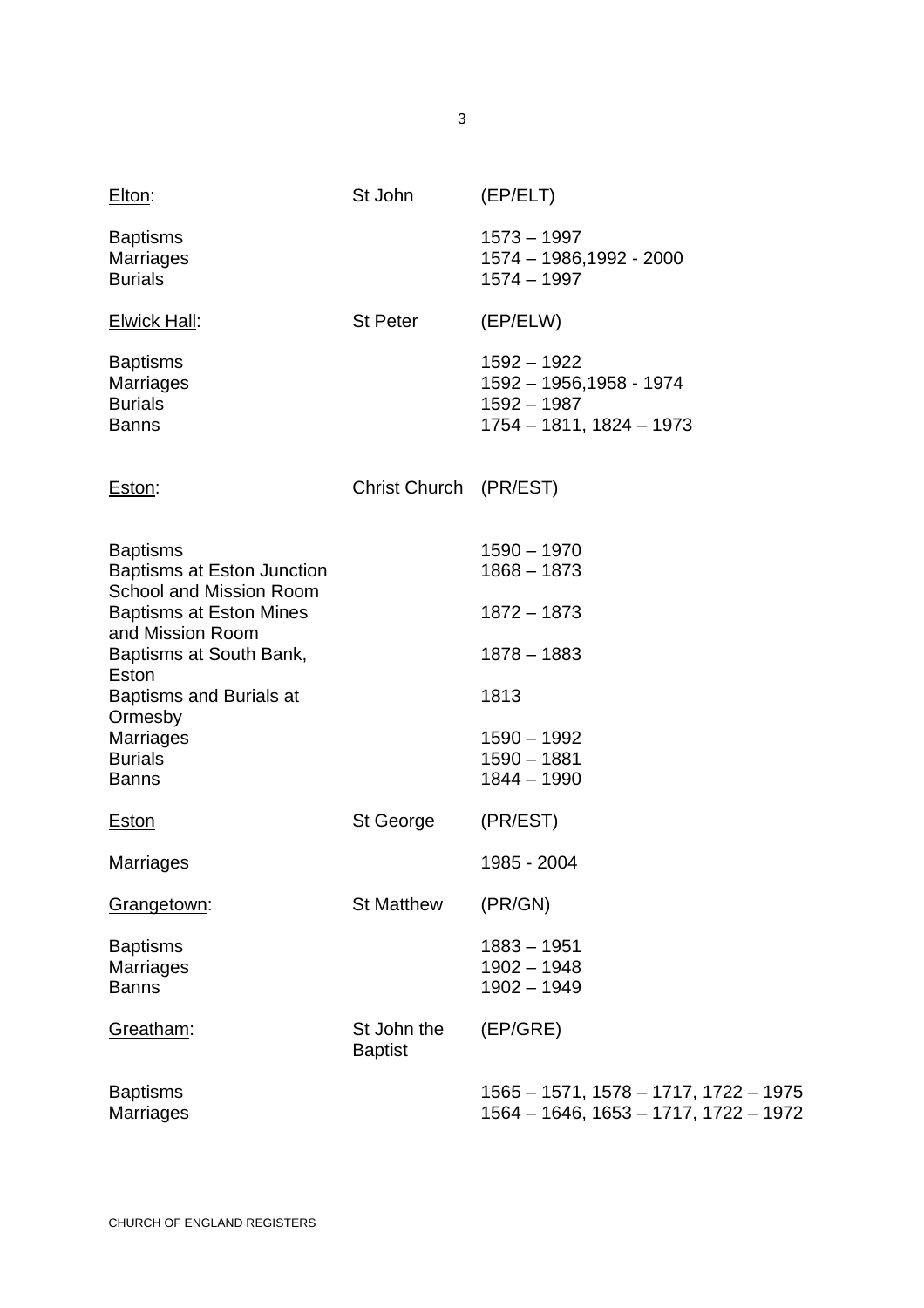| <b>Burials</b><br><b>Banns</b>                                        |                      | 1559 - 1647, 1653 - 1717, 1722 - 1973<br>1754 - 1783, 1824 - 1982             |
|-----------------------------------------------------------------------|----------------------|-------------------------------------------------------------------------------|
| Grindon:                                                              | St James             | (EP/GR)                                                                       |
| <b>Baptisms</b><br><b>Marriages</b><br><b>Burials</b><br><b>Banns</b> |                      | 1566 - 1972<br>1565 - 1988<br>$1565 - 1938$<br>1759 - 1812,1878 - 1984        |
| Guisborough:                                                          | <b>St Nicholas</b>   | (PR/GU)                                                                       |
| <b>Baptisms</b><br><b>Marriages</b><br><b>Banns</b><br><b>Burials</b> |                      | $1661 - 1978$<br>$1661 - 1979$<br>1819 - 1990, 1939 - 1990<br>$1661 - 1935$   |
| Hart:                                                                 | St Mary<br>Magdalene | (EP/Ha)                                                                       |
| <b>Baptisms</b><br><b>Marriages</b><br><b>Burials</b><br><b>Banns</b> |                      | $1577 - 1979$<br>$1577 - 1991$<br>$1577 - 1884$<br>$1754 - 1812, 1867 - 1968$ |
| Hartlepool:                                                           | <b>Holy Trinity</b>  | (EP/HA.HT)                                                                    |
| <b>Baptisms</b><br>Marriages<br><b>Banns</b>                          |                      | $1852 - 1982$<br>$1852 - 1995$<br>$1912 - 1989$                               |
| Hartlepool:                                                           | St Barnabas          | (EP/HA.HT)                                                                    |
| <b>Baptisms</b>                                                       |                      | 1905 - 1951                                                                   |
| Hartlepool                                                            | St Columba           |                                                                               |
| <b>Marriages</b>                                                      |                      | 1967 - 1997                                                                   |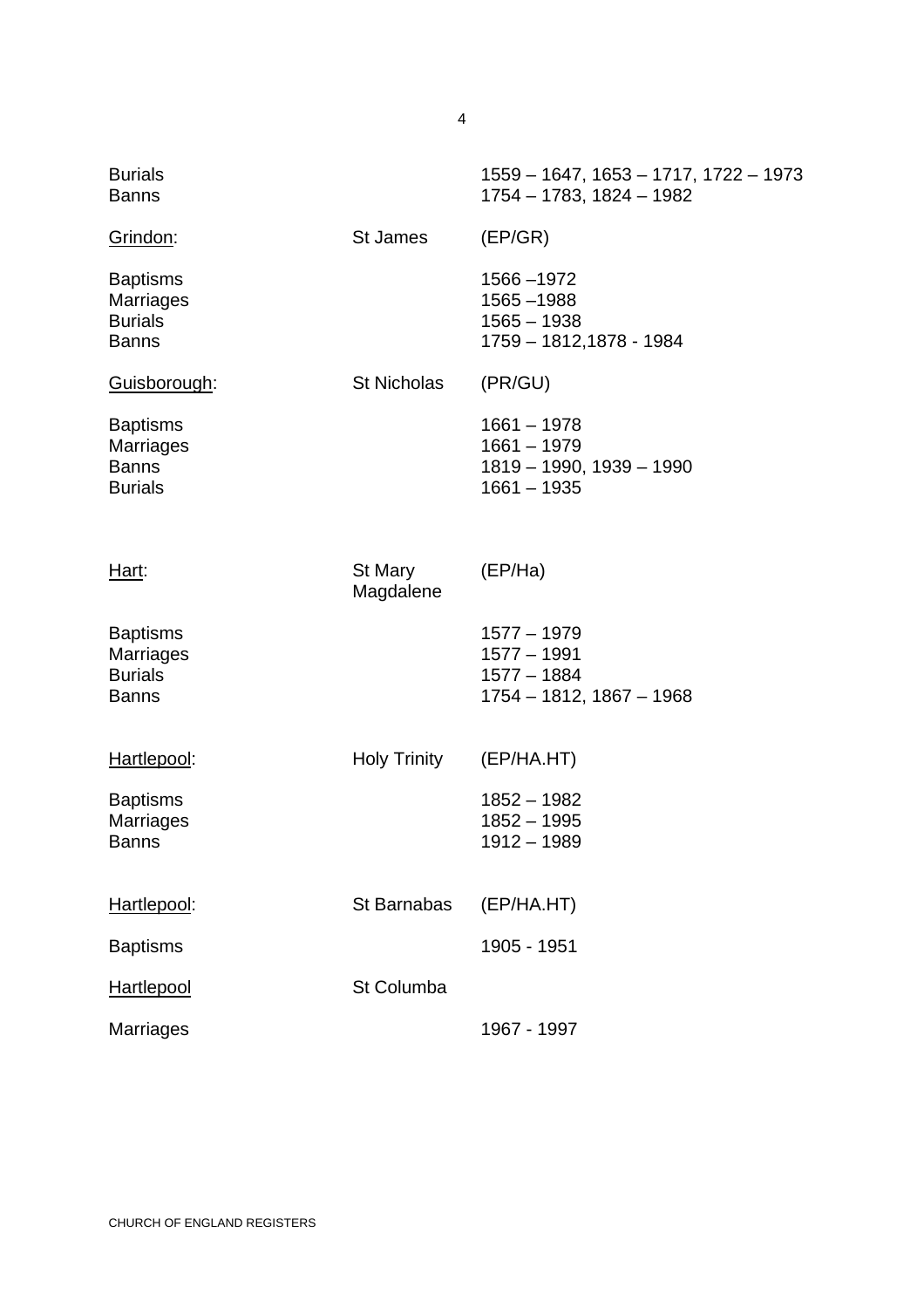| Hartlepool:                                                           | St Hilda                 | (EP/HA.SH)                                                                               |
|-----------------------------------------------------------------------|--------------------------|------------------------------------------------------------------------------------------|
| <b>Baptisms</b><br><b>Marriages</b><br><b>Burials</b><br><b>Banns</b> |                          | $1566 - 1973$<br>$1566 - 1985$<br>$1566 - 1980$<br>1754 - 1820, 1938 - 1959, 1963 - 1986 |
| <b>Hartlepool</b>                                                     | <b>St Luke</b>           |                                                                                          |
| <b>Baptisms</b><br><b>Marriages</b><br><b>Banns</b>                   |                          | 1916 - 1993<br>1924 - 1928, 1934 - 1996<br>1936 - 1991                                   |
| Hartlepool                                                            | <b>St Nicholas</b>       |                                                                                          |
| <b>Baptisms</b>                                                       |                          | 1929 - 1933                                                                              |
| West Hartlepool:                                                      | Christ Church (EP/HA.CC) |                                                                                          |
| <b>Baptisms</b><br><b>Marriages</b><br><b>Banns</b>                   |                          | $1854 - 1973$<br>$1854 - 1972$<br>1920 - 1948, 1955 - 1962                               |
| West Hartlepool:                                                      | St Aidan                 | (EP/HA.SA)                                                                               |
| <b>Baptisms</b><br><b>Marriages</b><br><b>Banns</b>                   |                          | 1890 - 1986<br>$1891 - 1995$<br>1891 – 1992 (not complete)                               |
| <b>West Hartlepool:</b>                                               | <b>St Oswald</b>         | (EP/HA.SO)                                                                               |
| <b>Baptisms</b><br><b>Marriages</b><br><b>Banns</b>                   |                          | 1892 - 1970<br>$1904 - 1977$<br>1904 - 1951, 1956 - 1977                                 |

CHURCH OF ENGLAND REGISTERS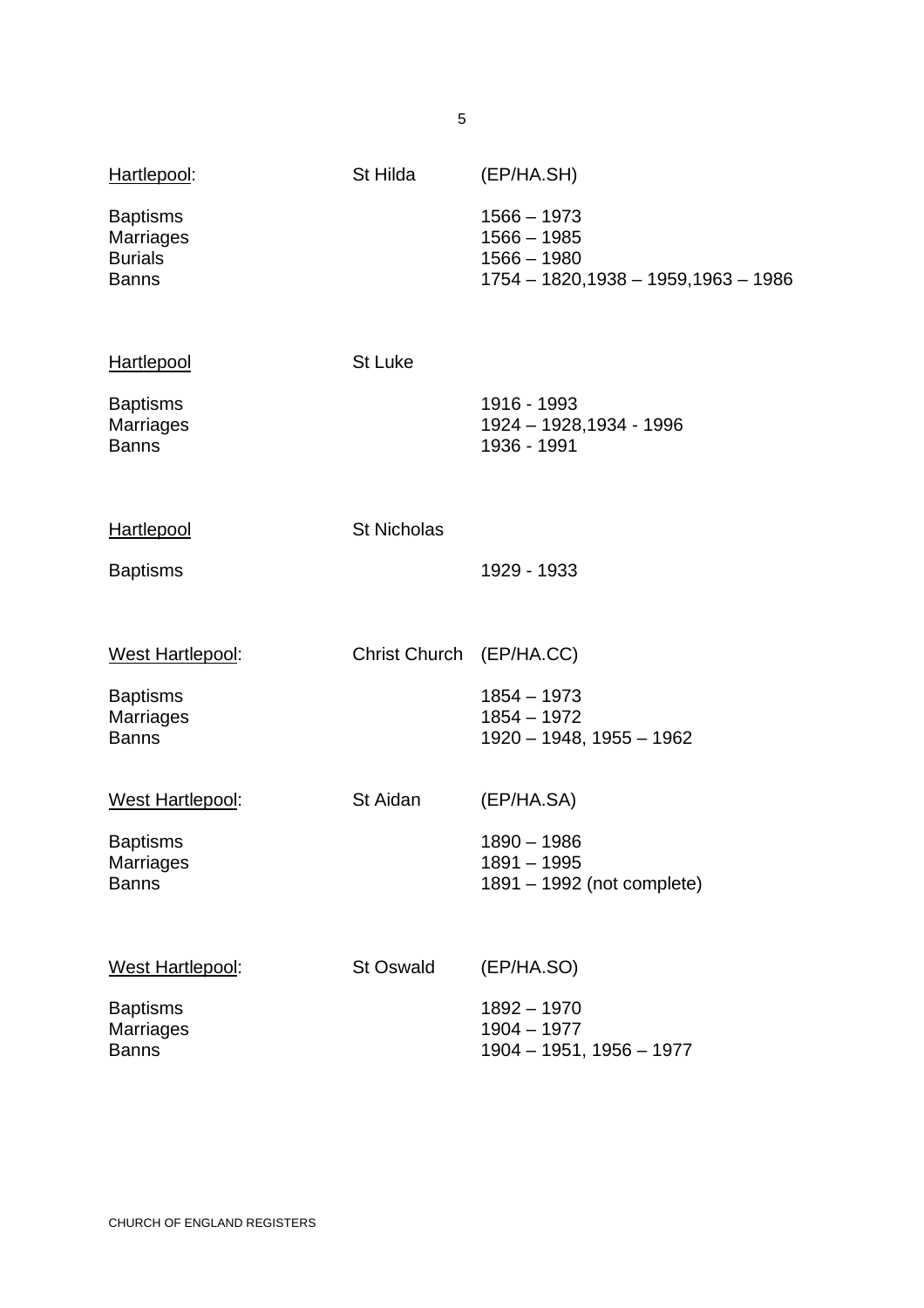| <b>West Hartlepool:</b>                                               | St Paul           | (EP/HA.SP)                                                                  |
|-----------------------------------------------------------------------|-------------------|-----------------------------------------------------------------------------|
| <b>Baptisms</b><br>Marriages<br><b>Banns</b>                          |                   | $1883 - 1935$<br>$1885 - 1968$<br>1945 - 1951, 1980's                       |
| West Hartlepool:                                                      | <b>St James</b>   | (EP/HA.SJ)                                                                  |
| <b>Baptisms</b><br><b>Marriages</b>                                   |                   | 1870 - 1956<br>$1870 - 1956$                                                |
| West Hartlepool:                                                      | <b>St Matthew</b> | (EP/HA.SMA)                                                                 |
| <b>Baptisms</b>                                                       |                   | $1902 - 1945$                                                               |
| <b>Haverton Hill:</b>                                                 | St John           | (EP/HAV)                                                                    |
| <b>Baptisms</b><br><b>Marriages</b><br><b>Burials</b><br><b>Banns</b> |                   | $1866 - 1974$<br>$1867 - 1973$<br>$1866 - 1986$<br>$1866 - 1974$            |
| Hemlington:                                                           | St Timothy        | (PR/HE)                                                                     |
| <b>Baptisms</b><br>Marriages                                          |                   | $1971 - 1995$<br>1981 (March – September)                                   |
| Hilton:                                                               | <b>St Peter</b>   | (PR/HI)                                                                     |
| <b>Baptisms</b><br><b>Marriages</b><br><b>Burials</b>                 |                   | $1698 - 1811$<br>$1698 - 1835$<br>$1698 - 1811$                             |
| Kirkleatham:                                                          | St Cuthbert       | (PR/KRL)                                                                    |
| <b>Baptisms</b><br><b>Marriages</b><br><b>Burials</b><br><b>Banns</b> |                   | 1559 - 1812, 1813 - 1986<br>$1559 - 1994$<br>$1559 - 1975$<br>$1824 - 1990$ |
| Kirkleatham:                                                          | St Hilda          | (PR/KRL)                                                                    |
| <b>Baptisms</b><br>Marriages                                          |                   | 1970 - 2001<br>1970 - 1978                                                  |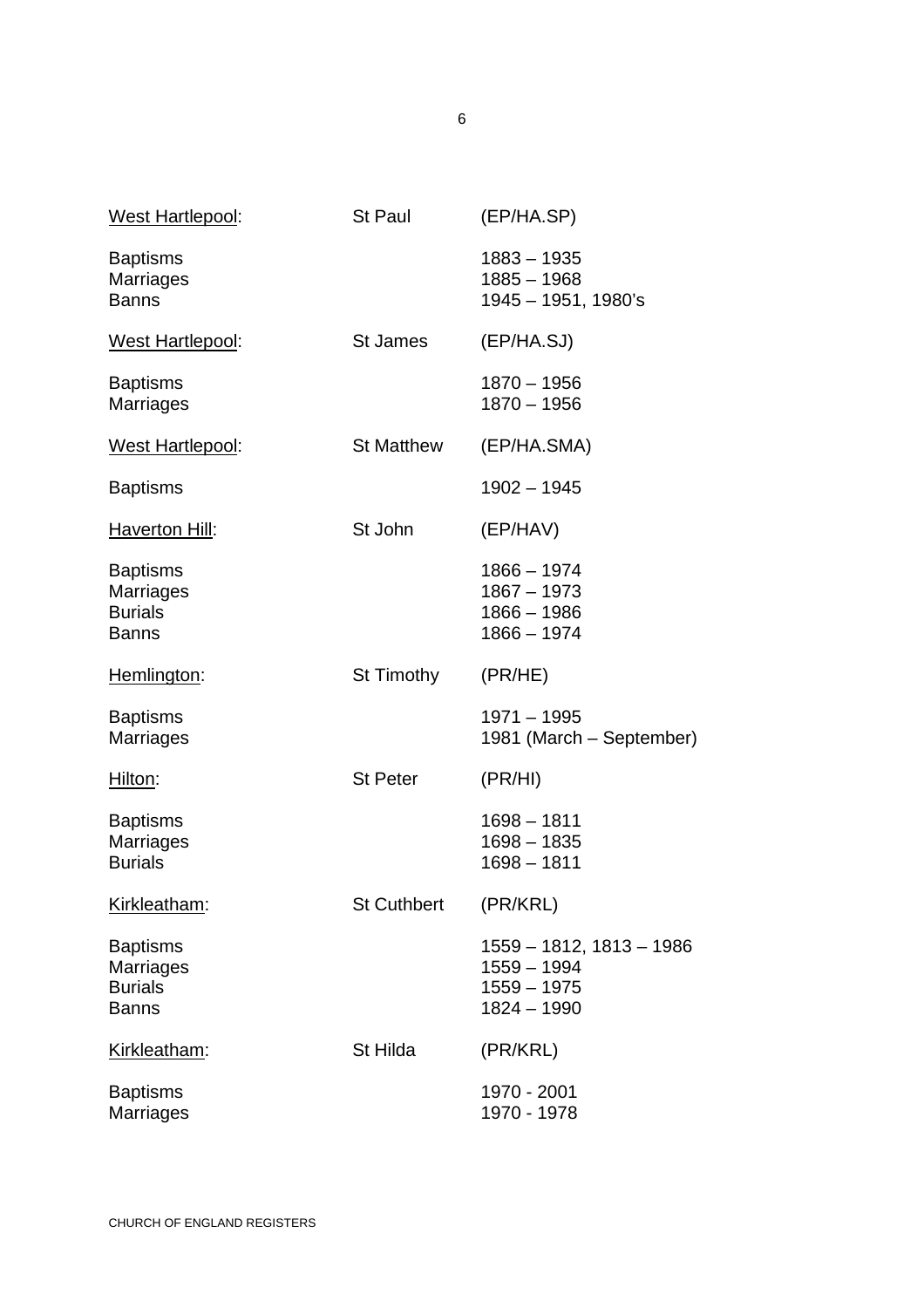| <b>Banns</b>                                                                      |                                             | 1970 - 1990                                                                                           |
|-----------------------------------------------------------------------------------|---------------------------------------------|-------------------------------------------------------------------------------------------------------|
| Kirklevington:                                                                    | St Martin                                   | (PR/KRV)                                                                                              |
| <b>Baptisms</b><br>Marriages<br><b>Burials</b><br><b>Banns</b>                    |                                             | $1734 - 1966$<br>$1734 - 1992$<br>$1734 - 1997$<br>1754 - 1812, 1823 - 1977                           |
| Linthorpe:                                                                        | St Barnabas                                 | (PR/LNP)                                                                                              |
| <b>Baptisms</b><br>(includes St Mark's Mission<br>Church and St James'<br>Church) |                                             | $1875 - 1982$<br>1910 - 1914, 1919 - 1971                                                             |
| <b>Marriages</b>                                                                  |                                             | $1897 - 1997$                                                                                         |
| <b>Liverton</b>                                                                   | <b>St Michael</b><br>(now St<br>Martin)     | (PR/LV)                                                                                               |
| <b>Baptisms</b><br><b>Marriages</b><br><b>Burials</b><br><b>Banns</b>             |                                             | $1665 - 1955$<br>$1665 - 1982$<br>$1665 - 1926$<br>1756 - 1781, 1824 - 1968                           |
| Loftus                                                                            | St Leonard                                  | (PR/LO)                                                                                               |
| <b>Baptisms</b><br><b>Marriages</b><br><b>Burials</b><br><b>Banns</b>             |                                             | $1697 - 1961$<br>$1697 - 1981$<br>1697 - 1795, 1813 - 1909<br>1754 - 1812, 1823 - 1888, 1907 - 1919   |
| Long Newton:                                                                      | <b>St Mary</b>                              | (EP/LN)                                                                                               |
| <b>Baptisms</b><br><b>Marriages</b><br><b>Burials</b><br><b>Banns</b>             |                                             | $1564 - 1952$<br>1564 - 1653, 1655 - 1837, 1839 - 1981<br>$1564 - 1978$<br>$1754 - 1811, 1824 - 1965$ |
| Marske-by-the-Sea                                                                 | <b>St Mark</b><br>(formerly<br>St Germaine) | (PR/MAK)                                                                                              |
| <b>Baptisms</b><br><b>Marriages</b><br><b>Burials</b>                             |                                             | $1570 - 1636, 1639 - 1964$<br>$1570 - 1629, 1643 - 1972$<br>1569 - 1623, 1642 - 1807, 1813 - 1957     |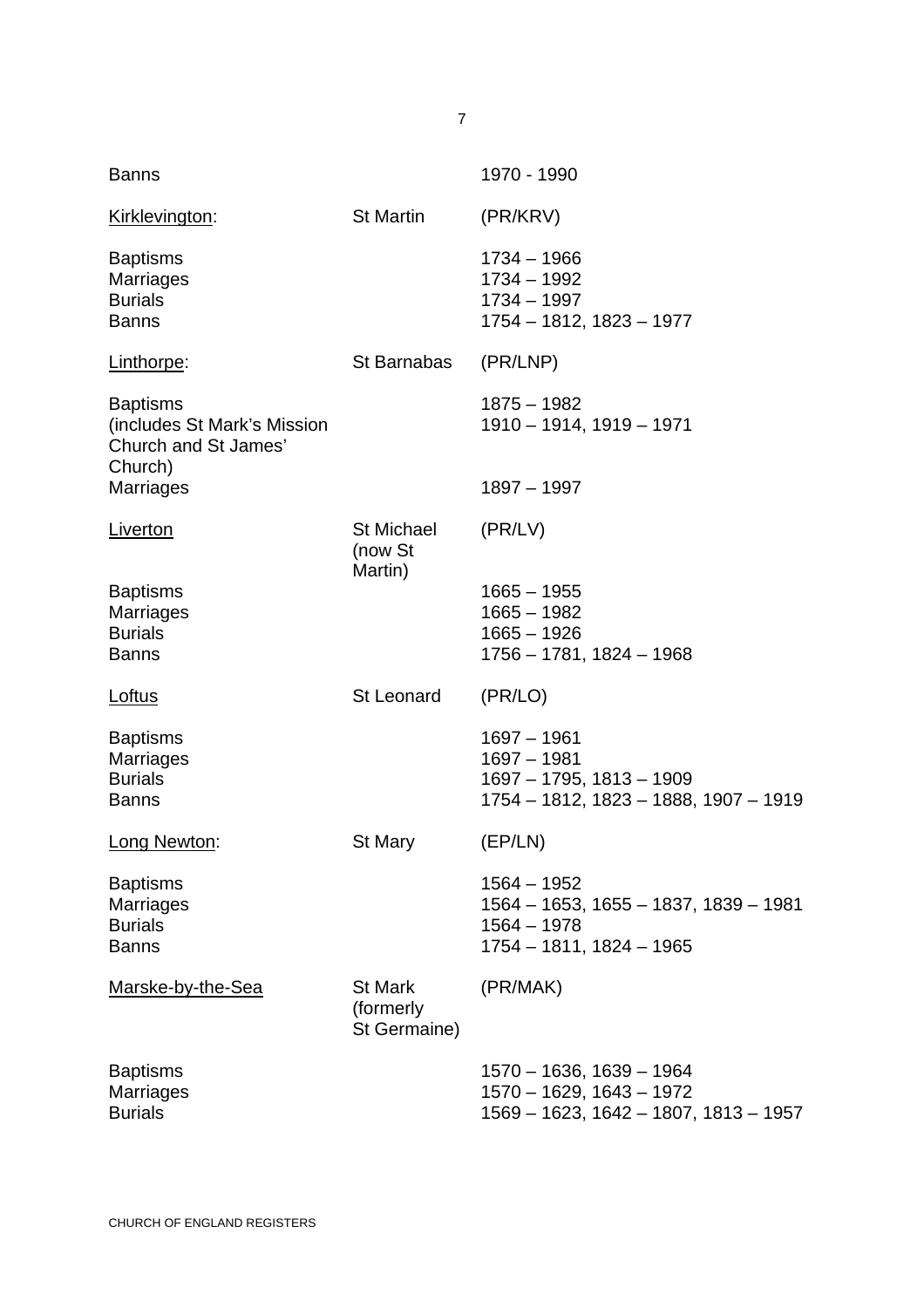| <b>Banns</b><br>Marton-in-Cleveland                                                                                    | <b>St Cuthbert</b>        | 1807 - 1852, 1871 - 1982<br>(PR/MAC)                                                                                                                             |
|------------------------------------------------------------------------------------------------------------------------|---------------------------|------------------------------------------------------------------------------------------------------------------------------------------------------------------|
| <b>Baptisms</b><br>Marriages<br><b>Burials</b><br>(And Burials in Woollen)<br><b>Banns</b>                             |                           | $1572 - 1721$ , $1801 - 1973$<br>$1572 - 1721, 1754 - 1983$<br>$1572 - 1721, 1801 - 1907$<br>$1678 - 1737, 1774 - 1781$<br>1754 - 1812, 1824 - 1931, 1981 - 1989 |
| Middlesbrough:                                                                                                         | <b>All Saints</b>         | (PR/M(AS))                                                                                                                                                       |
| <b>Baptisms</b><br><b>Marriages</b><br><b>Banns</b>                                                                    |                           | $1872 - 1966$<br>$1879 - 1976$<br>$1960 - 1967$                                                                                                                  |
| Middlesbrough:                                                                                                         | The Ascension             | (PR/M(A))                                                                                                                                                        |
| <b>Baptisms</b><br><b>Marriages</b><br><b>Banns</b>                                                                    |                           | $1957 - 1965$<br>$1967 - 1977$<br>$1966 - 1974$                                                                                                                  |
| Middlesbrough:                                                                                                         | St Aidan with<br>St Alban | (PR/M(AD))                                                                                                                                                       |
| <b>Baptisms</b><br>Baptisms (St Alban)<br><b>Marriages</b><br>Marriages (St Alban)<br><b>Banns</b><br>Banns (St Alban) |                           | $1899 - 1982$<br>$1916 - 1935$<br>$1920 - 1937, 1940 - 1959$<br>$1937 - 1940$<br>1920 - 1928, 1932 - 1937, 1941 - 1981<br>$1937 - 1941$                          |
| Middlesbrough:                                                                                                         | <b>St Chad</b>            | (PR/M(CH))                                                                                                                                                       |
| <b>Baptisms</b><br>Marriages                                                                                           |                           | $1937 - 1954$<br>$1950 - 1976$                                                                                                                                   |
| Middlesbrough:                                                                                                         | St Barnabas               | <b>SEE LINTHORPE</b>                                                                                                                                             |
| Middlesbrough:                                                                                                         | St Columba                | (PR/M(C))                                                                                                                                                        |
|                                                                                                                        |                           |                                                                                                                                                                  |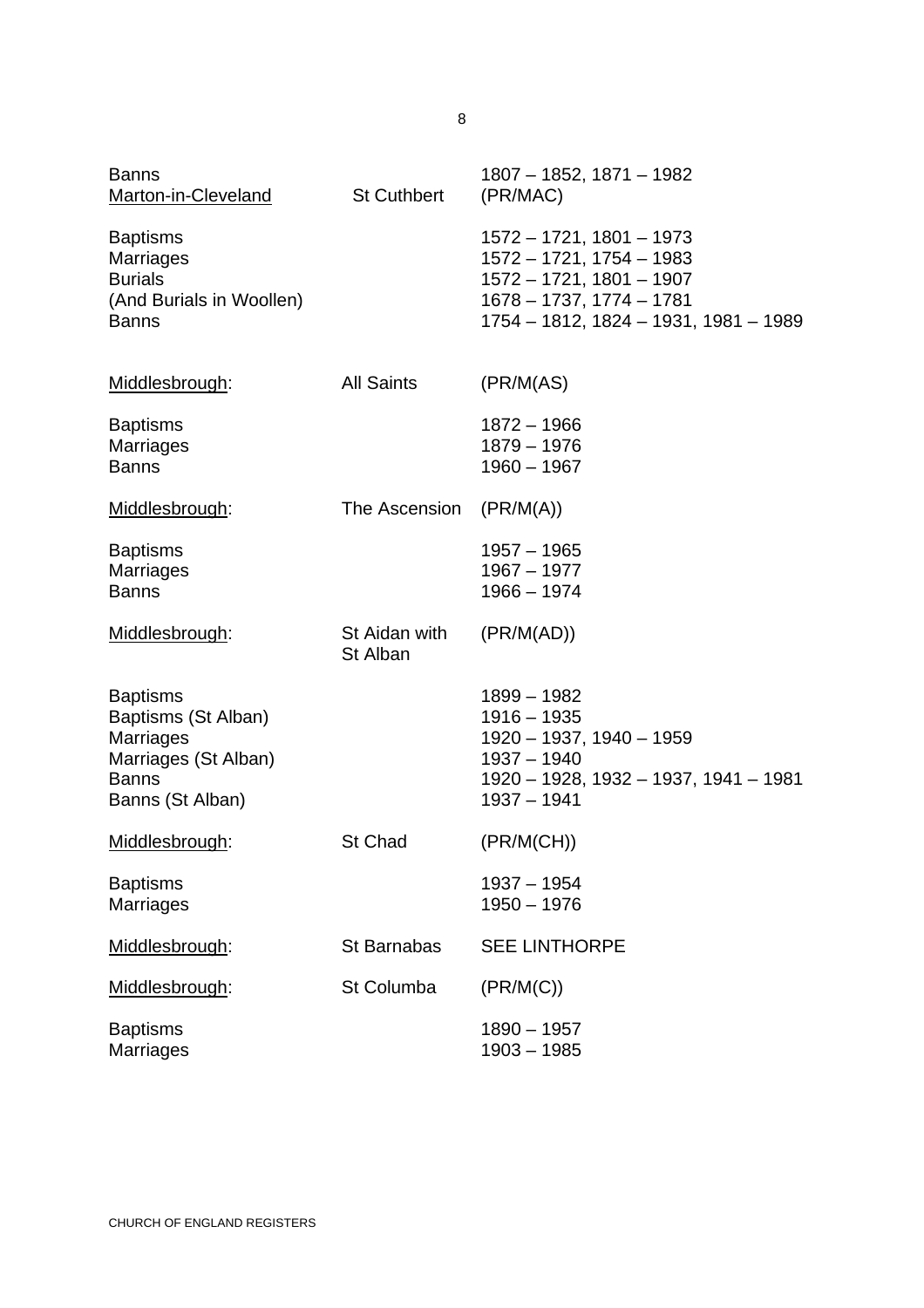| Middlesbrough:                                                               | <b>St Cuthbert</b>                             | (PR/M(CU))                                                                                                         |
|------------------------------------------------------------------------------|------------------------------------------------|--------------------------------------------------------------------------------------------------------------------|
| <b>Baptisms</b><br><b>Marriages</b><br><b>Banns</b>                          |                                                | $1901 - 1965$<br>$1902 - 1957$<br>$1922 - 1972$                                                                    |
| Middlesbrough:                                                               | St Hilda                                       | (PR/M(H))                                                                                                          |
| <b>Baptisms</b><br>Marriages<br><b>Burials</b><br><b>Banns</b>               |                                                | 1840 - 1919, 1922 - 1925, 1929 - 1968<br>$1840 - 1947, 1949 - 1968$<br>$1840 - 1854$<br>$1840 - 1922, 1952 - 1968$ |
| Middlesbrough:                                                               | St John (with<br>St Michael and<br>All Angels) | (PR/M(J))                                                                                                          |
| <b>Baptisms</b><br>Baptisms (St Michael)<br><b>Marriages</b><br><b>Banns</b> |                                                | $1859 - 1942$<br>1903 - 1964<br>$1865 - 1974$<br>1953 - 1957, 1964 - 1977                                          |
| Middlesbrough:                                                               | <b>St Martin</b>                               | (PR/M(M))                                                                                                          |
| <b>Baptisms</b><br><b>Marriages</b>                                          |                                                | $1928 - 1960$<br>$1940 - 1963$                                                                                     |
| Middlesbrough:                                                               | <b>St Oswald</b><br>(with St Mark)             | (PR/M(O))                                                                                                          |
| Baptisms (St Mark)<br><b>Baptisms</b><br><b>Marriages</b><br><b>Banns</b>    |                                                | $1922 - 1931$<br>$1931 - 1979$<br>$1931 - 1980$<br>$1931 - 1987$                                                   |
| Middlesbrough:                                                               | <b>St Paul</b>                                 | (PR/M(P))                                                                                                          |
| <b>Baptisms</b><br><b>Marriages</b><br><b>Banns</b>                          |                                                | $1867 - 1964$<br>$1873 - 1964$<br>$1939 - 1966$                                                                    |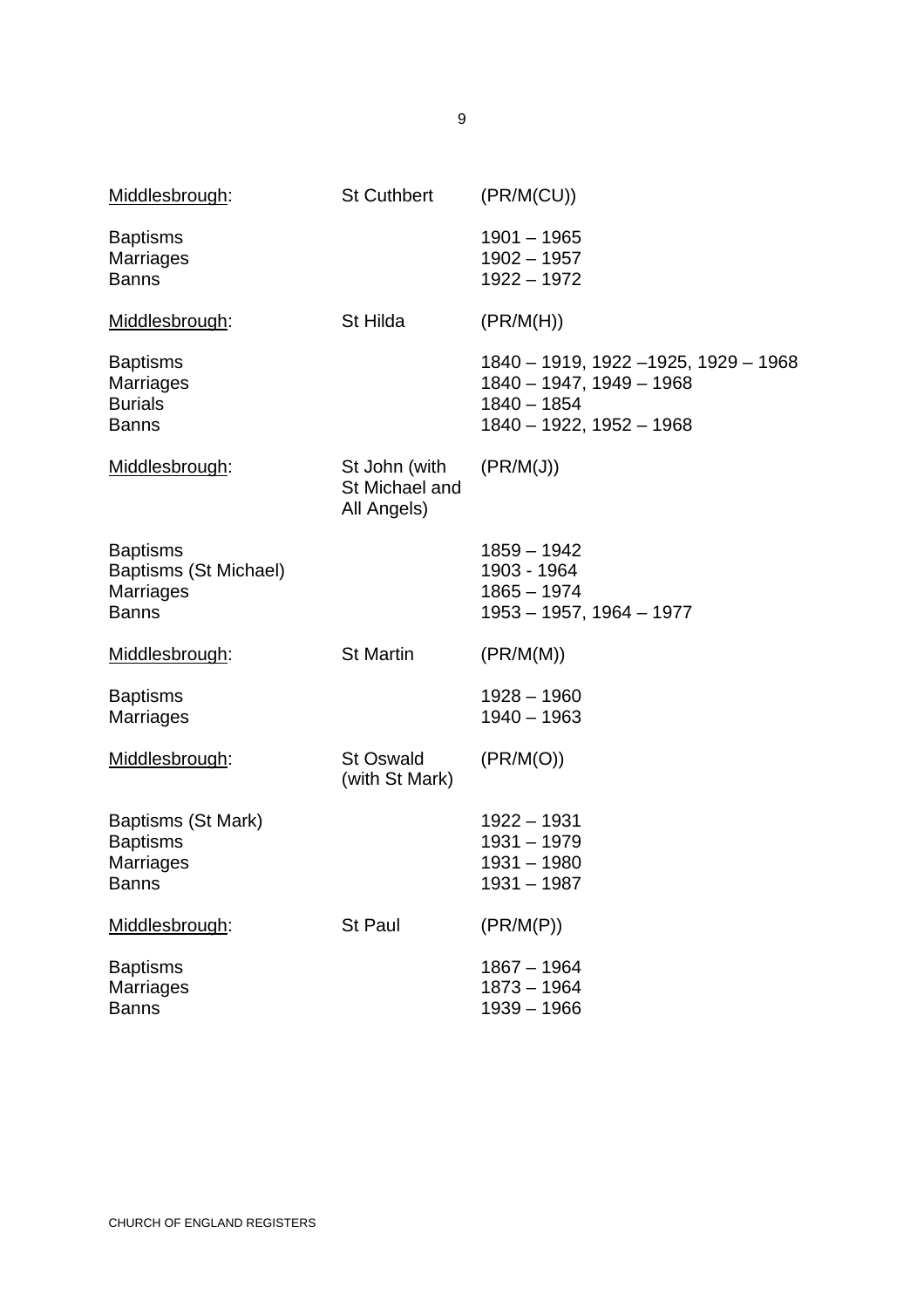| Middlesbrough:                                                              | <b>St Peter</b>                                                               | (PR/M(PT))                                                                                              |
|-----------------------------------------------------------------------------|-------------------------------------------------------------------------------|---------------------------------------------------------------------------------------------------------|
| <b>Baptisms</b><br><b>Marriages</b>                                         |                                                                               | $1883 - 1922$<br>$1874 - 1940$                                                                          |
| Middlesbrough:                                                              | <b>St Thomas</b><br>and St Peter,<br><b>Brambles</b><br>Farm and<br>Thorntree | (PR/M(T))                                                                                               |
| <b>Baptisms</b><br><b>Marriages</b><br>Marriages (St Peter)<br><b>Banns</b> |                                                                               | 1934 - 1952<br>$1948 - 1981$<br>$1970 - 1975$<br>$1948 - 1977$                                          |
| New Marske:                                                                 | <b>St Thomas</b>                                                              | (PR/NM)                                                                                                 |
| <b>Baptisms</b><br><b>Marriages</b><br><b>Banns</b>                         |                                                                               | $1927 - 1986$<br>$1924 - 1989$<br>$1924 - 1988$                                                         |
| Newton-under-Roseberry                                                      | <b>St Oswald</b>                                                              | (PR/NTC)                                                                                                |
| <b>Baptisms</b><br>Marriages<br><b>Burials</b>                              |                                                                               | 1725 - 1984<br>$1725 - 1982$<br>$1725 - 1984$                                                           |
| North Ormesby:                                                              | <b>Holy Trinity</b>                                                           | (PR/NOR)                                                                                                |
| <b>Baptisms</b><br>Marriages<br><b>Burials</b><br><b>Banns</b>              |                                                                               | $1862 - 1967$<br>$1871 - 1982$<br>1870 - 1911, 1922 - 1972<br>1883 – 1985                               |
| Norton:                                                                     | St Mary                                                                       | (EP/Nor)                                                                                                |
| <b>Baptisms</b><br><b>Marriages</b><br><b>Burials</b><br><b>Banns</b>       |                                                                               | $1574 - 1963$<br>$1574 - 1978$<br>$1574 - 1948$<br>1754 - 1817, 1823 - 1867<br>1901 - 1962, 1965 - 1998 |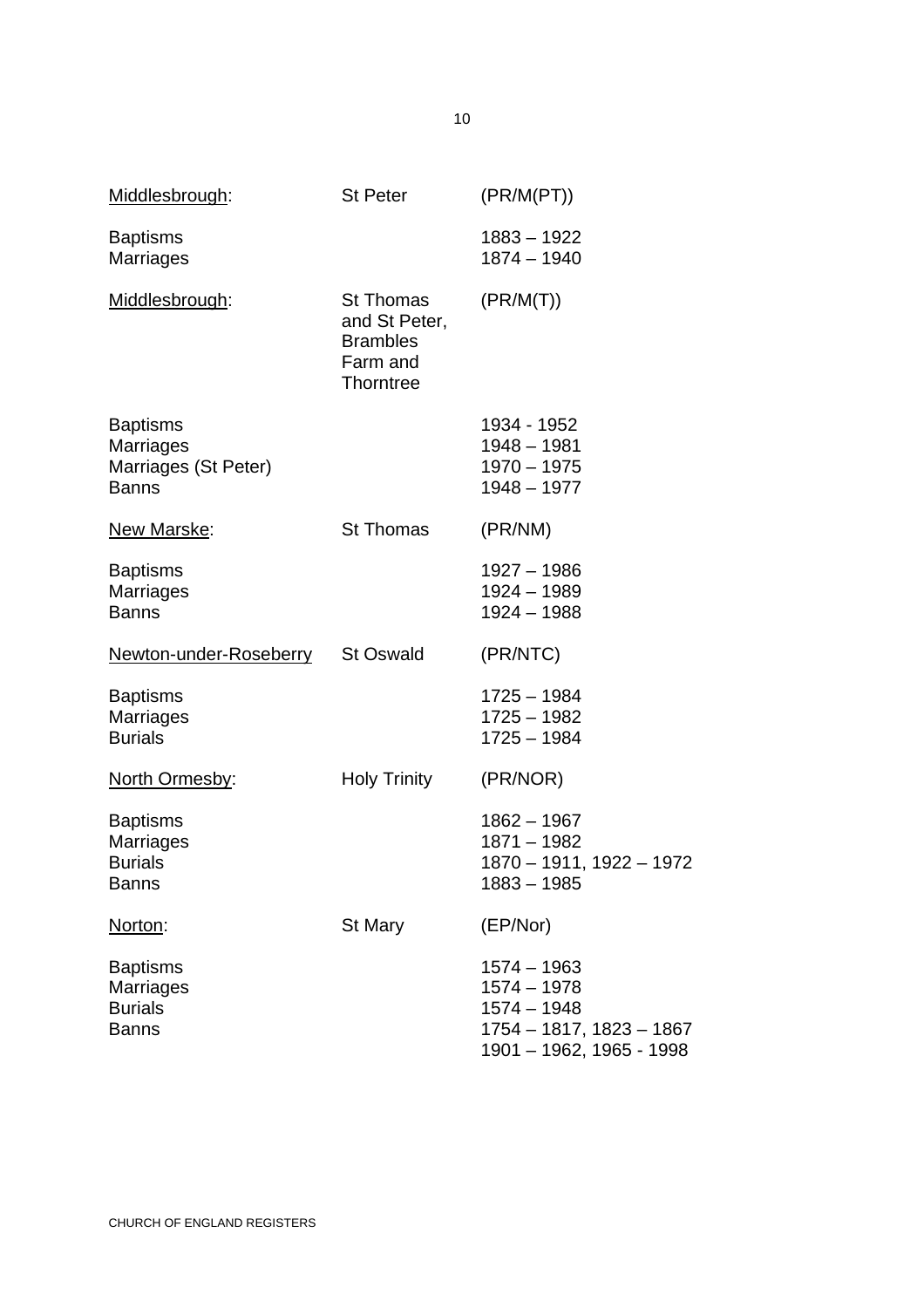| Norton:                                                               | <b>St Michael</b>     | (EP/Nor.SM)                                                               |
|-----------------------------------------------------------------------|-----------------------|---------------------------------------------------------------------------|
| <b>Baptisms</b><br><b>Marriages</b><br><b>Banns</b>                   |                       | $1913 - 1984$<br>1918 - 1986<br>$1918 - 1990$                             |
| Nunthorpe:                                                            | St Mary the<br>Virgin | (PR/NUN)                                                                  |
| <b>Baptisms</b><br>Marriages<br><b>Banns</b>                          |                       | 1925 - 1967<br>$1875 - 1983$<br>1926 - 1995                               |
| <u>Ormesby:</u>                                                       | <b>St Cuthbert</b>    | (PR/OR)                                                                   |
| <b>Baptisms</b><br><b>Marriages</b><br><b>Burials</b><br><b>Banns</b> |                       | 1599 - 1973<br>1599 - 1994<br>$1599 - 1936$<br>$1823 - 1970$              |
| <b>Owton Manor</b>                                                    | <b>St James</b>       |                                                                           |
| <b>Baptisms</b><br><b>Marriages</b><br><b>Banns</b>                   |                       | 1958 - 1986<br>1960 - 1990<br>1983 - 1994                                 |
| Preston-on-Tees:                                                      | <b>All Saints</b>     | (EP/PT)                                                                   |
| <b>Baptisms</b><br>Marriages<br><b>Banns</b>                          |                       | $1903 - 1953$<br>$1918 - 1979$<br>$1953 - 1993$                           |
| <u>Redcar</u> :                                                       | St Peter              | (PR/REC)                                                                  |
| <b>Baptisms</b><br>Marriages<br><b>Burials</b><br><b>Banns</b>        |                       | $1832 - 1980$<br>$1856 - 1977$<br>1832 - 1896<br>1957 - 1963, 1969 - 1988 |
| Redmarshall:                                                          | <b>St Cuthbert</b>    | (EP/Re)                                                                   |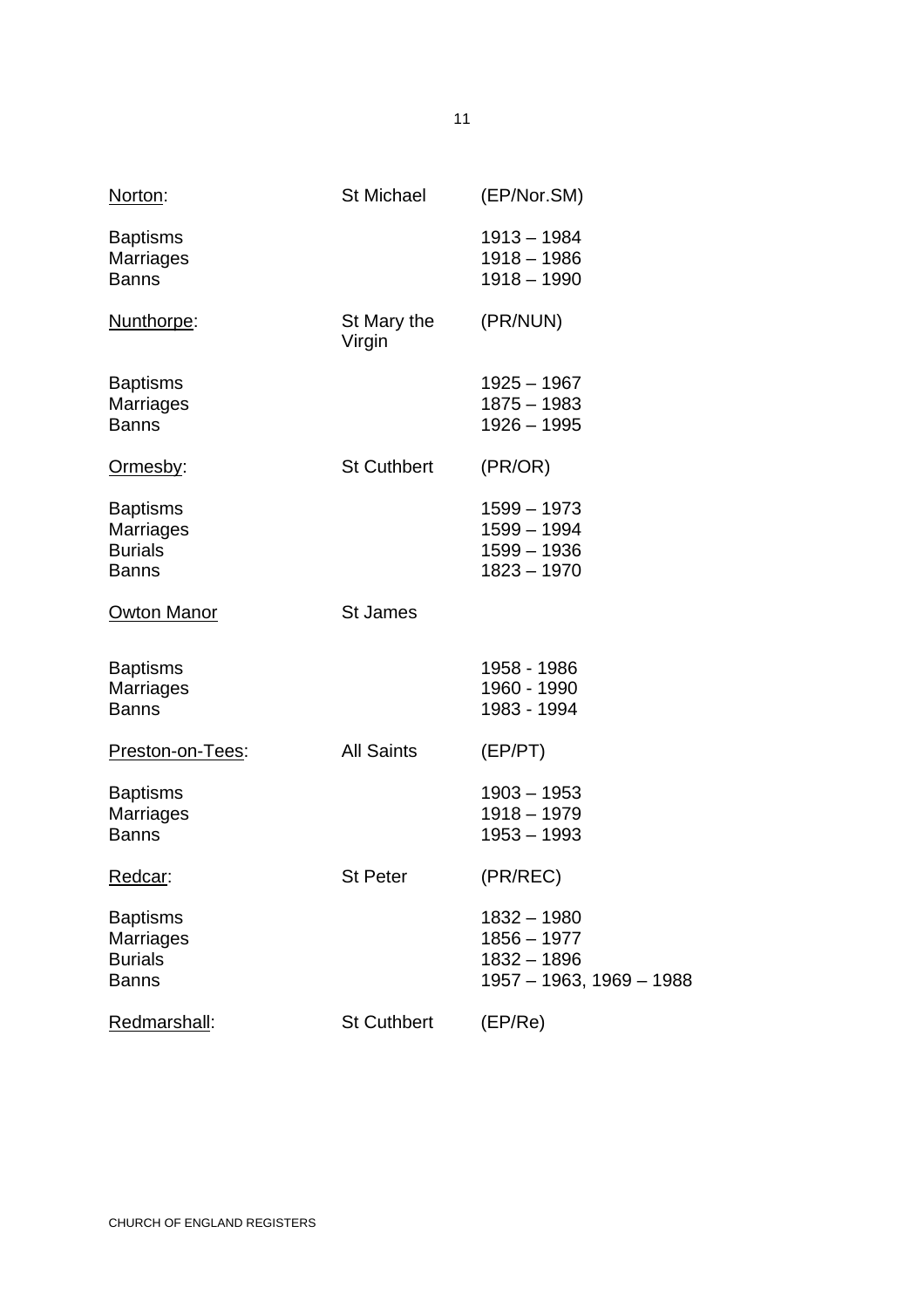| <b>Baptisms</b>                    | 1564 - 1648, 1653 - 1889                                                 |
|------------------------------------|--------------------------------------------------------------------------|
| <b>Marriages</b><br><b>Burials</b> | $1560 - 1650$ , $1657/8 - 1988$<br>1559 - 1678, 1688 - 1812, 1813 - 1986 |
| <b>Banns</b>                       | 1754 – 1811, 1815 – 1962                                                 |

| Saltburn:                                                             | Emmanuel                                                                | (PR/SBN)                                                                    |
|-----------------------------------------------------------------------|-------------------------------------------------------------------------|-----------------------------------------------------------------------------|
| <b>Baptisms</b><br><b>Marriages</b><br><b>Burials</b><br><b>Banns</b> |                                                                         | 1873 - 1982<br>1872 - 1986<br>$1899 - 1981$<br>$1960 - 1987$                |
| <b>Seaton Carew:</b>                                                  | Holy Trinity                                                            | (EP/SC)                                                                     |
| <b>Baptisms</b><br><b>Marriages</b><br><b>Burials</b><br><b>Banns</b> |                                                                         | $1831 - 2002$<br>1842 - 1999<br>1842 - 1987<br>1842 - 1941, 1963 - 1988     |
| Skelton:                                                              | <b>All Saints</b>                                                       | (PR/SK)                                                                     |
| <b>Baptisms</b><br><b>Marriages</b><br><b>Burials</b><br><b>Banns</b> |                                                                         | $1571 - 1977$<br>$1568 - 1981$<br>$1567 - 1969$<br>1823 - 1847, 1933 - 1981 |
| <b>South Bank:</b>                                                    | St John                                                                 | (PR/SOB)                                                                    |
| <b>Baptisms</b><br><b>Marriages</b><br><b>Banns</b>                   |                                                                         | $1883 - 1956$<br>$1898 - 1963$<br>$1960 - 1968$                             |
| Stainton-in-Cleveland                                                 | St Peter and<br><b>St Paul</b><br>(includes<br>Chapelry at<br>Thornaby) | (PR/STC)                                                                    |
| <b>Baptisms</b><br><b>Marriages</b><br><b>Burials</b><br><b>Banns</b> |                                                                         | 1551 - 1980<br>$1551 - 1997$<br>$1551 - 1992$<br>1823 - 1946, 1965 - 1991   |
| Stillington:                                                          | St John                                                                 | (EP/Sti)                                                                    |
|                                                                       |                                                                         |                                                                             |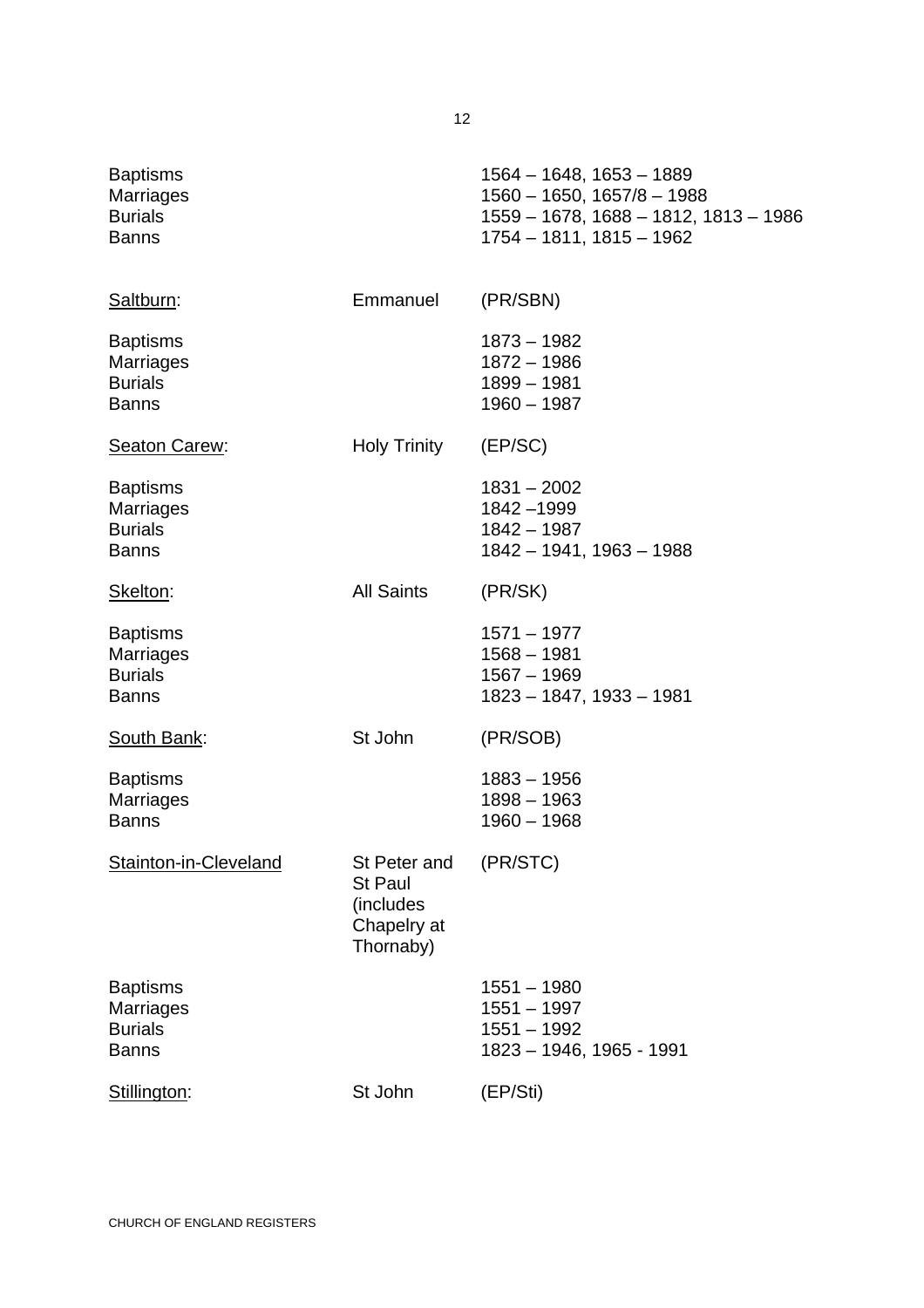| <b>Baptisms</b><br><b>Marriages</b><br><b>Banns</b>                            |                                    | $1872 - 1965$<br>$1880 - 1979$<br>$1880 - 1977$                                          |
|--------------------------------------------------------------------------------|------------------------------------|------------------------------------------------------------------------------------------|
| Stockton:                                                                      | <b>Holy Trinity</b>                | (EP/Sto.HT)                                                                              |
| <b>Baptisms</b><br><b>Marriages</b><br><b>Burials</b><br><b>Banns</b>          |                                    | $1838 - 1970$<br>$1839 - 1982$<br>$1838 - 1944$<br>1838 - 1871, 1941 - 1948, 1959 - 1981 |
| Stockton:                                                                      | St Chad                            | (EP/Sto.SC)                                                                              |
| <b>Baptisms</b><br><b>Marriages</b><br><b>Banns</b><br><b>Funeral Services</b> |                                    | $1954 - 1972$<br>$1956 - 1981$<br>$1956 - 1989$<br>$1974 - 1984$                         |
| Stockton:                                                                      | <b>St James</b>                    | (EP/Sto. & EP/Sto.Ja)                                                                    |
| <b>Baptisms</b><br><b>Marriages</b><br><b>Banns</b>                            |                                    | $1868 - 1957$<br>$1868 - 1959$<br>$1929 - 1953$                                          |
| Stockton:                                                                      | St James<br>(Parish of St<br>Chad) | (EP/Sto.Jam)                                                                             |
| <b>Baptisms</b><br><b>Marriages</b><br><b>Banns</b>                            |                                    | $1961 - 1971$<br>$1961 - 1984$<br>$1962 - 1995$                                          |
| Stockton:                                                                      | St John                            | (EP/Sto.SJ)                                                                              |
| <b>Baptisms</b><br><b>Marriages</b><br><b>Banns</b><br><b>Funeral Services</b> |                                    | $1872 - 1980$<br>$1874 - 1983$<br>1951-1974<br>$1979 - 1986$                             |
| Stockton:                                                                      | <b>St Mark</b>                     | (EP/Sto.SM)                                                                              |
| <b>Marriages</b><br><b>Banns</b>                                               |                                    | $1966 - 1978$<br>$1965 - 1981$                                                           |
| Stockton:                                                                      | St Paul                            | (EP/Sto.SP)                                                                              |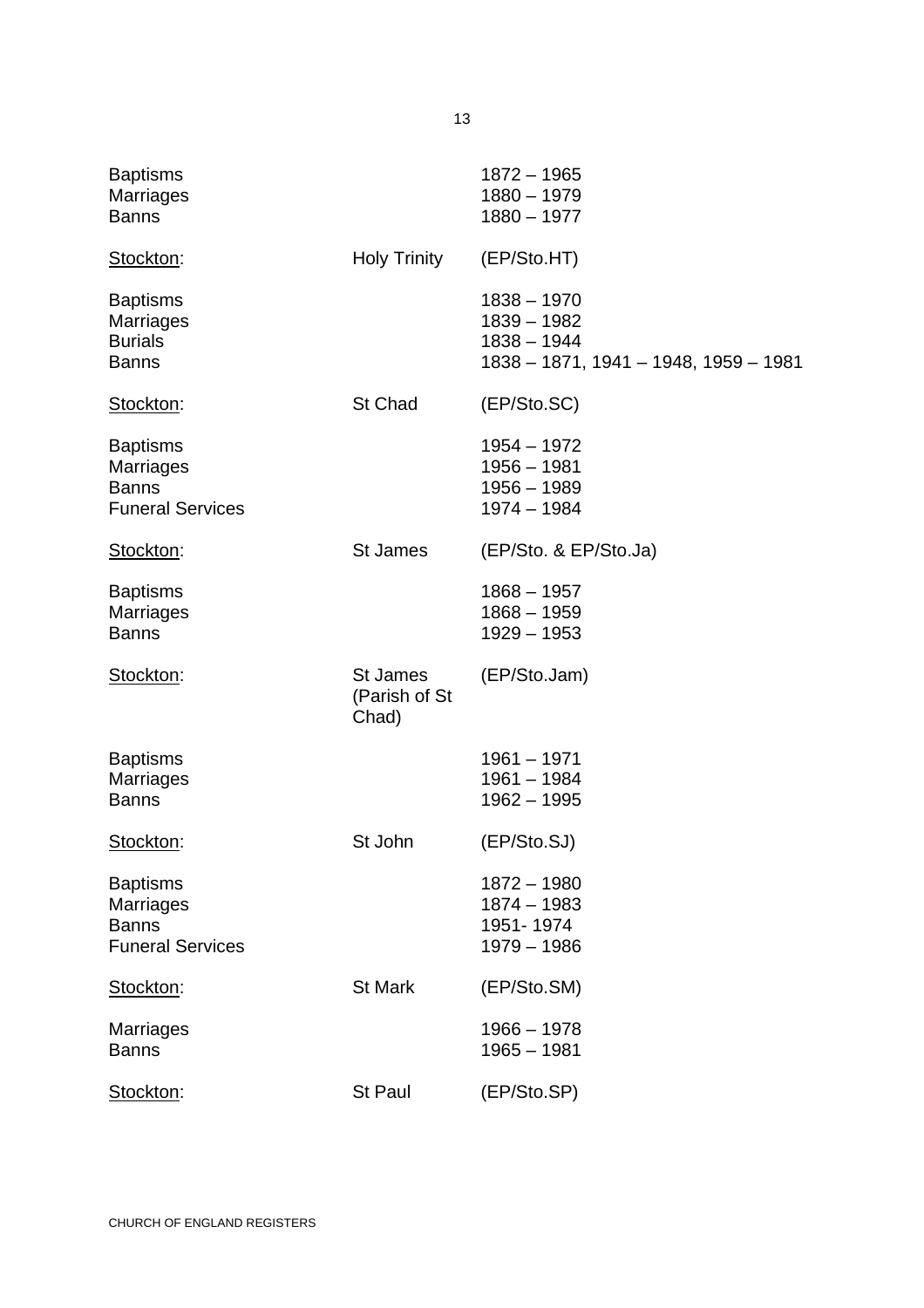| <b>Baptisms</b><br>Marriages<br><b>Banns</b>                                                                                                                  |                        | 1877 - 1983<br>$1885 - 1972$<br>1967 - 1992                                                                 |
|---------------------------------------------------------------------------------------------------------------------------------------------------------------|------------------------|-------------------------------------------------------------------------------------------------------------|
| Stockton:                                                                                                                                                     | St Peter               | (EP/Sto.SP)                                                                                                 |
| <b>Baptisms</b><br>Marriages<br><b>Funeral Services</b><br><b>Banns</b>                                                                                       |                        | 1876 - 1962<br>$1881 - 1973$<br>$1965 - 1986$<br>1881 - 1931, 1969 - 1987                                   |
| Stockton:                                                                                                                                                     | <b>St Thomas</b>       | (EP/Sto.)                                                                                                   |
| <b>Baptisms</b><br><b>Marriages</b><br><b>Burials</b><br><b>Banns</b>                                                                                         |                        | $1637 - 1984$<br>$1637 - 1990$<br>$1637 - 1935$<br>1754 - 1812, 1937 - 1992                                 |
| Stranton:                                                                                                                                                     | <b>All Saints</b>      | (EP/Str.)                                                                                                   |
| <b>Baptisms</b><br><b>Marriages</b><br><b>Burials</b><br><b>Banns</b>                                                                                         |                        | $1580 - 1990$<br>$1580 - 1989$<br>$1583 - 1893$<br>1754 - 1797, 1823 - 1824<br>1957 - 1961, 1970 - 1995     |
| Thornaby:                                                                                                                                                     | <b>St Luke</b>         | (PR/TT(L))                                                                                                  |
| <b>Baptisms</b><br>Marriages<br><b>Banns</b>                                                                                                                  |                        | 1888 - 1921, 1924 - 1971<br>$1904 - 1969$<br>$1931 - 1979$                                                  |
| Thornaby:                                                                                                                                                     | <b>St Paul</b>         | (PR/TT(P))                                                                                                  |
| <b>Baptisms</b><br>Baptisms, Trafalgar Street Mission Church<br>Baptisms, Garrison Church, RAF Thornaby<br><b>Marriages</b><br><b>Burials</b><br><b>Banns</b> |                        | 1844 - 1980<br>$1900 - 1928$<br>$1950 - 1958$<br>$1846 - 1982$<br>$1845 - 1905$<br>1952 - 1978, 1980 - 1981 |
| Thornaby:                                                                                                                                                     | St Peter Ad<br>Vincula | (PR/TT(PT))                                                                                                 |
| Marriages                                                                                                                                                     |                        | 1974 - 1979                                                                                                 |